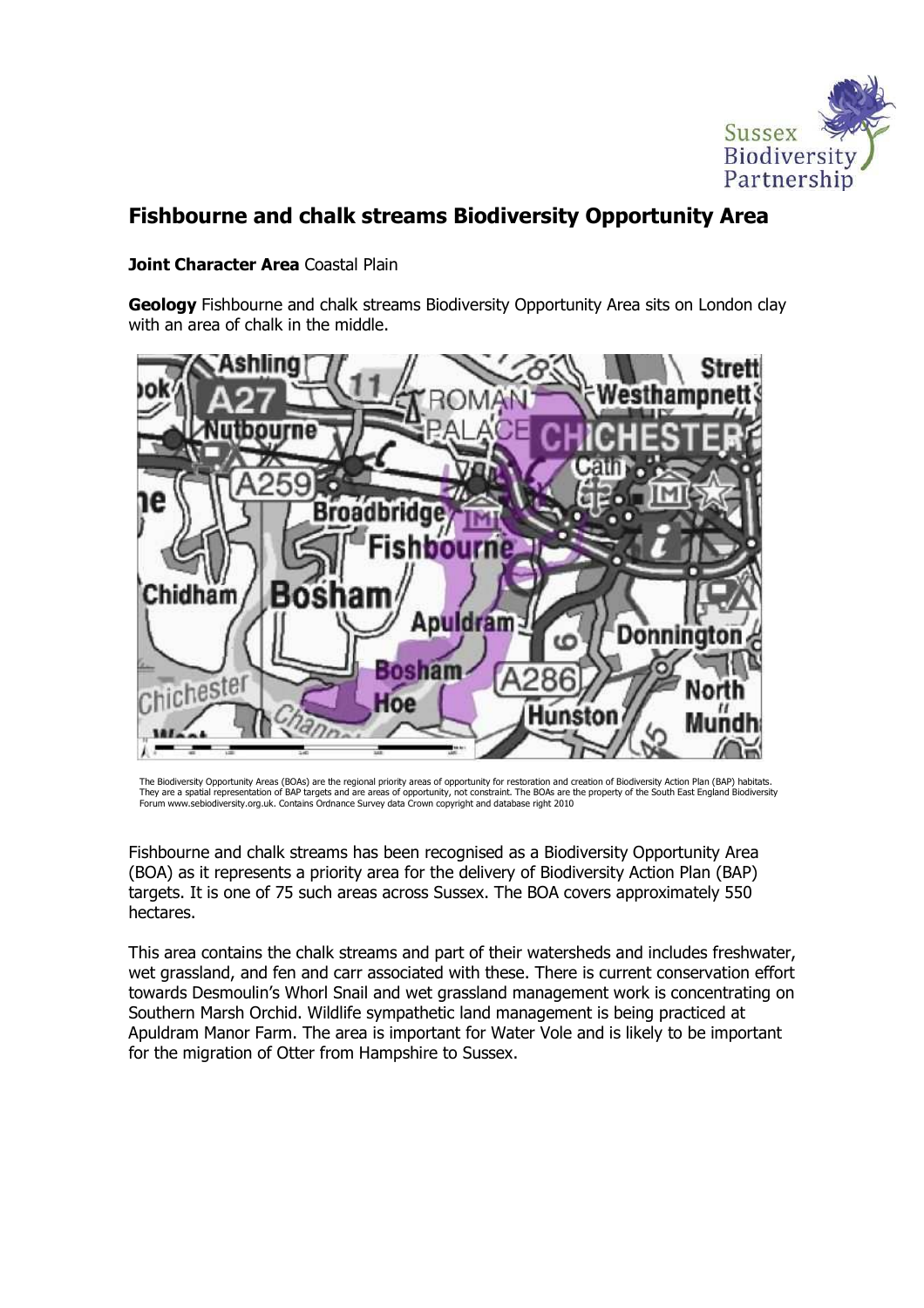## BAP Habitat

Coastal and floodplain grazing marsh Coastal saltmarsh Intertidal mudflats Reedbed Wood-pasture and parkland Woodland

BAP Species 29 species recorded, with the following in the last ten years:

| <b>Species</b>                                | <b>Habitat Requirements</b>                                                                                                                                                                                                                           |
|-----------------------------------------------|-------------------------------------------------------------------------------------------------------------------------------------------------------------------------------------------------------------------------------------------------------|
| Slow-worm Anguis fragilis                     | Open habitats, gardens, heathland, cliff, mixed deciduous<br>woodland, structural variation                                                                                                                                                           |
| Water Vole Arvicola terrestris                | Rivers, ponds, canals and drainage ditches, reedbeds, fens, grazing<br>marsh, banks, slow-flowing waters                                                                                                                                              |
| Slender Hare's-ear<br>Bupleurum tenuissiumum  | Upper saltmarsh, brackish grazing marsh, areas of disturbed ground                                                                                                                                                                                    |
| Divided Sedge<br>Carex divisa                 | Vegetated shingle, grazing marsh, ditches, tidal rivers, brackish, no<br>tidal inundation                                                                                                                                                             |
| True Fox-sedge Carex<br>vulpina               | River banks, ditch sides and damp meadows on heavy clay soils,<br>standing water, open conditions are required                                                                                                                                        |
| Yellowhammer Emberiza<br>citrinella           | Open countryside, scrubby areas, woodland edges, hedgerows,<br>insect-rich grassland, seed-rich areas                                                                                                                                                 |
| Reed Bunting Emberiza<br>schoeniclus          | Wetlands including reedbeds, tall rushes and wet grassland with<br>good vegetation cover, gardens, farmland, hedgerows, ditches                                                                                                                       |
| Spotted Flycatcher<br>Muscicapa striata       | Open woodland and woodland edges, parks and gardens                                                                                                                                                                                                   |
| Grass Snake Natrix natrix                     | Water, reedbed, ponds, heathland, grazing marsh, gardens, fish,<br>amphibians                                                                                                                                                                         |
| Curlew Numenius arquata                       | Reedbeds, estuaries, damp grassland, heathland, mosaic of tall<br>vegetation for nesting with short vegetation and open habitats for<br>feeding                                                                                                       |
| Noctule Nyctalus noctula                      | Woodland, wetlands, hedgerows and pastures, predominantly roost<br>in tree cavities                                                                                                                                                                   |
| House Sparrow Passer<br>domesticus            | Urban areas, farmland, hedgerows                                                                                                                                                                                                                      |
| Grey Partridge Perdix perdix                  | Farmland, rush pastures, moors, mosaics of bare ground and cover,<br>hedgerows, uncultivated margins                                                                                                                                                  |
| Harbour Seal Phoca vitulina                   | Along shorelines and in estuaries, commonly seen resting on<br>sandbanks, accessible beaches, reefs and protected tidal rocks                                                                                                                         |
| Soprano Pipistrelle<br>Pipistrellus phygmaeus | Widespread with a preference for riparian habitats, hedgerows,<br>buildings are often important for roost sites and it requires good<br>linkages between these and its foraging grounds.                                                              |
| Shepherd's-needle Scandix<br>pectin-veneris   | Disturbed ground such as arable margins, prefers calcareous soils<br>and winter-sown land                                                                                                                                                             |
| Great Crested Newt Triturus<br>cristatus      | Breeding sites are mainly medium-sized ponds, although ditches<br>and other waterbodies may be used, ponds with ample aquatic<br>vegetation, do not require very high water quality, but usually a<br>neutral pH. Hedgerows, mixed deciduous woodland |
| Lapwing Vanellus vanellus                     | Farmland, grazing marsh, wet meadows, seeds and insects                                                                                                                                                                                               |